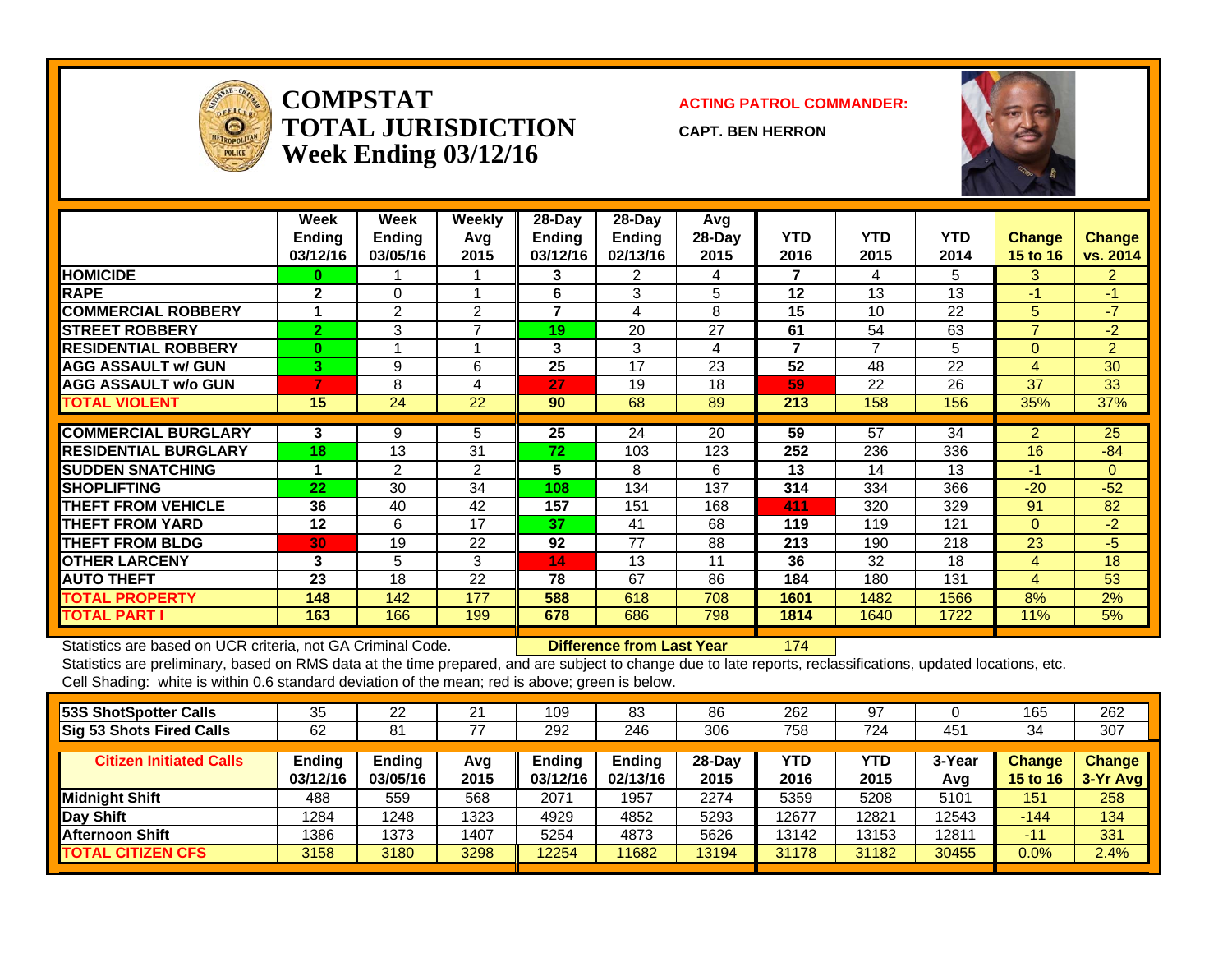

### **COMPSTATWEST CHATHAM PRECINCTWeek Ending 03/12/16**

**PRECINCT COMMANDER:**

**CAPT. CARL RAMEY**



|                             | Week<br><b>Ending</b><br>03/12/16 | Week<br><b>Ending</b><br>03/05/16 | <b>Weekly</b><br>Avg<br>2015 | 28-Day<br>Ending<br>03/12/16 | $28$ -Day<br>Ending<br>02/13/16 | Avg<br>$28-Day$<br>2015 | <b>YTD</b><br>2016 | <b>YTD</b><br>2015 | <b>YTD</b><br>2014 | Change<br>15 to 16 | <b>Change</b><br>vs. 2014 |
|-----------------------------|-----------------------------------|-----------------------------------|------------------------------|------------------------------|---------------------------------|-------------------------|--------------------|--------------------|--------------------|--------------------|---------------------------|
| <b>HOMICIDE</b>             | $\bf{0}$                          | $\Omega$                          | $\Omega$                     | 0                            | 0                               | 0                       | $\bf{0}$           | 0                  | $\Omega$           | $\Omega$           | $\mathbf{0}$              |
| <b>RAPE</b>                 | $\bf{0}$                          | $\Omega$                          | $\Omega$                     |                              | $\Omega$                        |                         | 4                  | 3                  | 3                  | $-2$               | $-2$                      |
| <b>COMMERCIAL ROBBERY</b>   |                                   | 0                                 | $\Omega$                     |                              |                                 |                         | 3                  | 3                  | 3                  | $\Omega$           | $\mathbf{0}$              |
| <b>STREET ROBBERY</b>       | $\bf{0}$                          | 0                                 |                              | 0                            | $\mathfrak{p}$                  | $\mathfrak{p}$          | 3                  | 4                  | 6                  | $-1$               | $-3$                      |
| <b>RESIDENTIAL ROBBERY</b>  | $\bf{0}$                          | 0                                 | 0                            | $\mathbf{2}$                 | $\overline{2}$                  |                         | 5                  | $\overline{2}$     | $\overline{2}$     | 3                  | 3                         |
| <b>AGG ASSAULT w/ GUN</b>   | 1                                 | 3                                 |                              | 6                            | $\overline{\mathbf{A}}$         | $\overline{2}$          | 9                  | 6                  |                    | 3                  | 8                         |
| <b>AGG ASSAULT w/o GUN</b>  | 1                                 | $\overline{2}$                    |                              | 4                            | $\overline{4}$                  | 3                       | 11                 | 4                  | 2                  | $\overline{7}$     | 9                         |
| <b>TOTAL VIOLENT</b>        | 3                                 | 5                                 | 3 <sup>1</sup>               | 14                           | 10                              | 11                      | 32 <sub>2</sub>    | 22                 | 17                 | 45%                | 88%                       |
|                             |                                   |                                   |                              |                              |                                 |                         |                    |                    |                    |                    |                           |
| <b>COMMERCIAL BURGLARY</b>  | $\bf{0}$                          | $\overline{2}$                    | $\overline{2}$               | 3                            |                                 | 6                       | 8                  | 21                 | 5                  | $-13$              | 3                         |
| <b>RESIDENTIAL BURGLARY</b> | 3                                 | 2                                 | $\overline{7}$               | 13                           | 30                              | 27                      | 62                 | 51                 | 56                 | 11                 | 6                         |
| <b>SUDDEN SNATCHING</b>     | 0                                 | 0                                 | 0                            | 0                            |                                 | 0                       | 1                  | $\overline{2}$     | $\Omega$           | $-1$               | 4                         |
| <b>SHOPLIFTING</b>          |                                   |                                   | 4                            | 9                            | 18                              | 16                      | 29                 | 43                 | 48                 | $-14$              | $-19$                     |
| <b>THEFT FROM VEHICLE</b>   | 12                                |                                   | 8                            | 29                           | 26                              | 32                      | 78                 | 47                 | 64                 | 31                 | 14                        |
| <b>THEFT FROM YARD</b>      | 6                                 |                                   | 3                            | 11                           | 9                               | 13                      | 29                 | 23                 | 27                 | 6                  | $\overline{2}$            |
| <b>THEFT FROM BLDG</b>      | $\overline{2}$                    | 4                                 | 4                            | 13                           | 12                              | 16                      | 35                 | 33                 | 38                 | $\overline{2}$     | $-3$                      |
| <b>OTHER LARCENY</b>        | $\bf{0}$                          | $\Omega$                          |                              | 1                            | 5                               | $\overline{2}$          | 7                  | 8                  | 2                  | $-1$               | 5                         |
| <b>AUTO THEFT</b>           | 5                                 | 5                                 | 5                            | 19                           | 16                              | 20                      | 37                 | 43                 | 26                 | $-6$               | 11                        |
| <b>TOTAL PROPERTY</b>       | 29                                | 16                                | 33                           | 98                           | 118                             | 132                     | 286                | 271                | 266                | 6%                 | 8%                        |
| <b>TOTAL PART I</b>         | 32                                | 21                                | 36                           | 112                          | 128                             | 143                     | 318                | 293                | 283                | 9%                 | 12%                       |

Statistics are based on UCR criteria, not GA Criminal Code. **Difference from Last Year** 25

|                                   |                                   |                       | 39                                  | 43                                  | 44                      | 121                | 100         | 75                          | 21                        | 46                        |
|-----------------------------------|-----------------------------------|-----------------------|-------------------------------------|-------------------------------------|-------------------------|--------------------|-------------|-----------------------------|---------------------------|---------------------------|
| Week<br><b>Ending</b><br>03/12/16 | Week<br><b>Ending</b><br>03/05/16 | Weekly<br>Avg<br>2015 | 28-Day<br><b>Ending</b><br>03/12/16 | 28-Day<br><b>Ending</b><br>02/13/16 | Avg<br>$28-Day$<br>2015 | <b>YTD</b><br>2016 | YTD<br>2015 | <b>YTD</b><br>3-Year<br>Avg | Change<br><b>15 to 16</b> | <b>Change</b><br>3-Yr Avg |
| 121                               | 107                               | 114                   | 425                                 | 405                                 | 455                     | 1104               | 1028        | 1031                        | 76                        | 73                        |
| 272                               | 298                               | 282                   | 1108                                | 1063                                | 1127                    | 2812               | 2758        | 2679                        | 54                        | 133                       |
| 286                               | 283                               | 294                   | 1097                                | 1067                                | 1177                    | 2799               | 2725        | 2673                        | 74                        | 126                       |
| 679                               | 679                               | 690                   | 2630                                | 2535                                | 2758                    | 6715               | 6511        | 6382                        | 3.1%                      | 5.2%                      |
|                                   |                                   |                       |                                     |                                     |                         |                    |             |                             |                           |                           |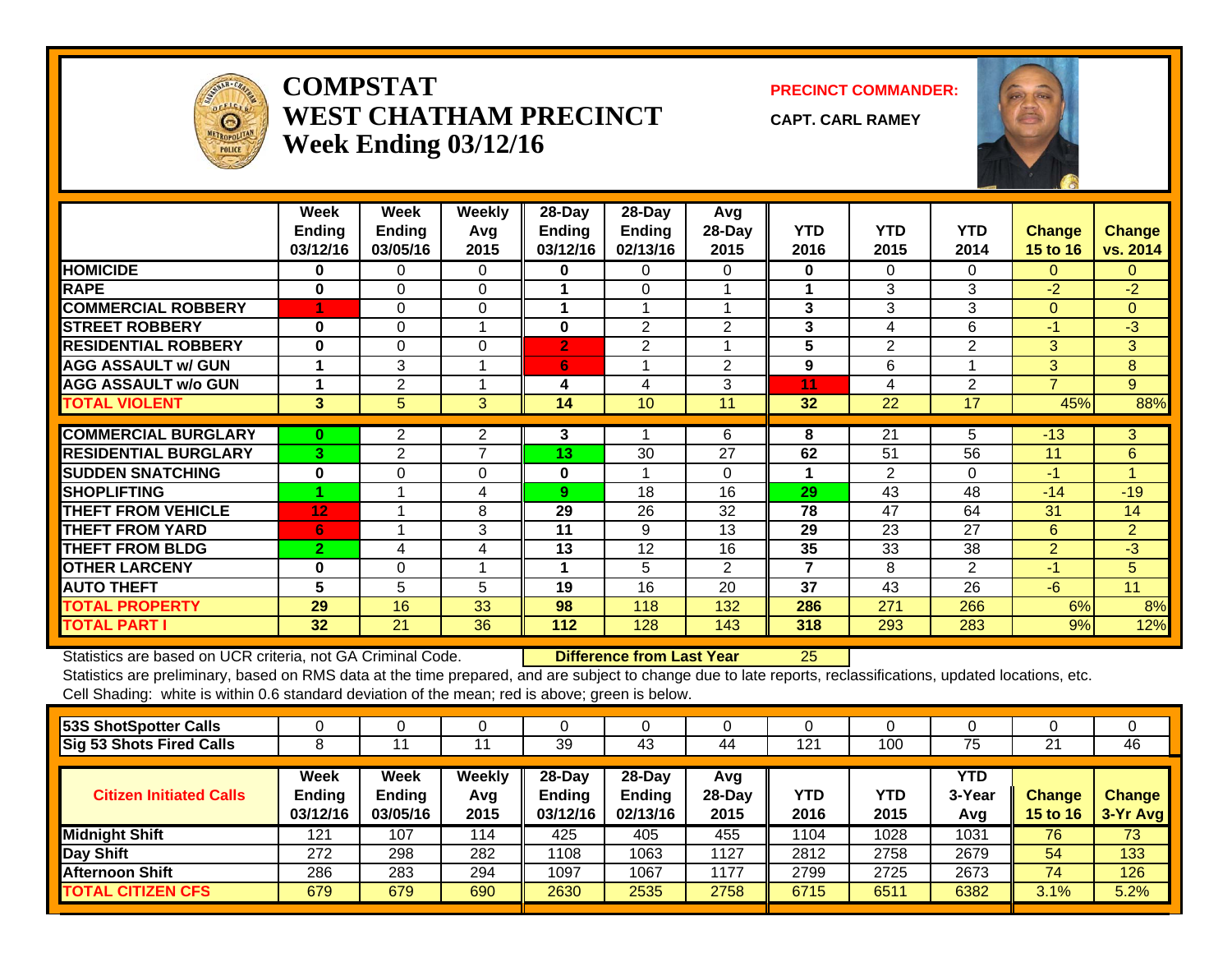

## **COMPSTATDOWNTOWN PRECINCTWeek Ending 03/12/16**

#### **ACTING PRECINCT COMMANDER:**

**LT. ANTHONY GALLO**



|                             | Week<br><b>Ending</b><br>03/12/16 | Week<br><b>Ending</b><br>03/05/16 | Weekly<br>Avg<br>2015 | $28$ -Day<br><b>Ending</b><br>03/12/16 | 28-Day<br><b>Ending</b><br>02/13/16 | Avg<br>28-Day<br>2015 | <b>YTD</b><br>2016      | <b>YTD</b><br>2015 | <b>YTD</b><br>2014 | <b>Change</b><br>15 to 16 | <b>Change</b><br>vs. 2014 |
|-----------------------------|-----------------------------------|-----------------------------------|-----------------------|----------------------------------------|-------------------------------------|-----------------------|-------------------------|--------------------|--------------------|---------------------------|---------------------------|
| <b>HOMICIDE</b>             | 0                                 | 0                                 | 0                     |                                        | $\Omega$                            |                       | $\mathbf{2}$            | 0                  | 0                  | $\overline{2}$            | $\overline{2}$            |
| <b>RAPE</b>                 | 0                                 | $\Omega$                          | $\Omega$              |                                        |                                     |                       | $\mathbf{2}$            | 4                  | $\overline{2}$     | $-2$                      | $\Omega$                  |
| <b>COMMERCIAL ROBBERY</b>   | $\bf{0}$                          | $\Omega$                          | $\Omega$              | $\bf{0}$                               | 2                                   |                       | $\mathbf{2}$            | $\overline{2}$     | 3                  | $\Omega$                  | $-1$                      |
| <b>STREET ROBBERY</b>       | $\bf{0}$                          | 3                                 | $\overline{2}$        | 9                                      | 6                                   | 9                     | 27                      | 15                 | 12                 | 12                        | 15                        |
| <b>RESIDENTIAL ROBBERY</b>  | $\bf{0}$                          | $\Omega$                          | $\Omega$              | $\bf{0}$                               | $\Omega$                            |                       | $\bf{0}$                | $\Omega$           | $\Omega$           | $\Omega$                  | $\Omega$                  |
| <b>AGG ASSAULT w/ GUN</b>   | $\bf{0}$                          |                                   |                       | 3                                      | 6                                   | 4                     | 11                      | 11                 | 6                  | $\Omega$                  | 5                         |
| <b>AGG ASSAULT w/o GUN</b>  | $\overline{2}$                    | 0                                 |                       | 5                                      | 5                                   | 4                     | 14                      | 3                  | 10                 | 11                        | $\overline{4}$            |
| <b>TOTAL VIOLENT</b>        | 2 <sup>2</sup>                    | 4                                 | 5                     | 19                                     | 20                                  | 21                    | 58                      | 35                 | 33                 | 66%                       | 76%                       |
| <b>COMMERCIAL BURGLARY</b>  |                                   |                                   |                       | 5                                      | 5                                   | $\overline{2}$        | 11                      | 3                  | 6                  | 8                         | 5                         |
| <b>RESIDENTIAL BURGLARY</b> | $\mathbf{2}$                      | 3                                 | 3                     | 7                                      | 10                                  | 11                    | 28                      | 22                 | 30                 | 6                         | $-2$                      |
| <b>SUDDEN SNATCHING</b>     | $\bf{0}$                          | 0                                 |                       | 2                                      | 5                                   | 3                     | $\overline{\mathbf{r}}$ | $\overline{7}$     | 5                  | $\Omega$                  | $\overline{2}$            |
| <b>ISHOPLIFTING</b>         | 8                                 | $\Omega$                          | 5                     | 11                                     | 17                                  | 19                    | 37                      | 44                 | 56                 | $-7$                      | $-19$                     |
| <b>THEFT FROM VEHICLE</b>   | 14                                | 9                                 | 8                     | 48                                     | 35                                  | 32                    | 108                     | 61                 | 59                 | 47                        | 49                        |
| <b>THEFT FROM YARD</b>      | $\mathbf{2}$                      | 0                                 | 4                     | 9.                                     | 11                                  | 17                    | 33                      | 27                 | 31                 | 6                         | $\overline{2}$            |
| <b>THEFT FROM BLDG</b>      | 6                                 | $\overline{7}$                    | 4                     | 21                                     | 20                                  | 18                    | 47                      | 38                 | 56                 | 9                         | $-9$                      |
| <b>OTHER LARCENY</b>        | 1                                 | 2                                 | $\Omega$              | 5.                                     | 3                                   | $\overline{2}$        | 10                      | 4                  | 2                  | 6                         | 8                         |
| <b>AUTO THEFT</b>           | 6                                 | 6                                 | 4                     | 22                                     | 13                                  | 16                    | 42                      | 26                 | 20                 | 16                        | 22                        |
| <b>TOTAL PROPERTY</b>       | 40                                | 28                                | 30                    | 130                                    | 119                                 | 119                   | 323                     | 232                | 265                | 39%                       | 22%                       |
| <b>TOTAL PART I</b>         | 42                                | 32                                | 35                    | 149                                    | 139                                 | 139                   | 381                     | 267                | 298                | 43%                       | 28%                       |

Statistics are based on UCR criteria, not GA Criminal Code. **Difference from Last Year** 114

| 53S ShotSpotter Calls           |                                   |                                          |                       | 34                                     | 29                                     | 24                      | 78          | 31          |                             | 47                               | 78                        |
|---------------------------------|-----------------------------------|------------------------------------------|-----------------------|----------------------------------------|----------------------------------------|-------------------------|-------------|-------------|-----------------------------|----------------------------------|---------------------------|
| <b>Sig 53 Shots Fired Calls</b> | 10                                | 18                                       | 10                    | 51                                     | 35                                     | 42                      | 120         | 81          | 72                          | 39                               | 48                        |
| <b>Citizen Initiated Calls</b>  | Week<br><b>Ending</b><br>03/12/16 | <b>Week</b><br><b>Ending</b><br>03/05/16 | Weekly<br>Avg<br>2015 | $28$ -Day<br><b>Endina</b><br>03/12/16 | $28$ -Day<br><b>Ending</b><br>02/13/16 | Avg<br>$28-Day$<br>2015 | YTD<br>2016 | YTD<br>2015 | <b>YTD</b><br>3-Year<br>Avg | <b>Change</b><br><b>15 to 16</b> | <b>Change</b><br>3-Yr Avg |
| <b>Midnight Shift</b>           | 103                               | 98                                       | 121                   | 410                                    | 403                                    | 484                     | 1088        | 1020        | 1044                        | 68                               | 44                        |
| Day Shift                       | 200                               | 201                                      | 233                   | 811                                    | 769                                    | 931                     | 2084        | 2236        | 2114                        | $-152$                           | $-30$                     |
| <b>Afternoon Shift</b>          | 208                               | 259                                      | 252                   | 912                                    | 800                                    | 1010                    | 2227        | 2327        | 2252                        | $-100$                           | $-25$                     |
| <b>TOTAL CITIZEN CFS</b>        | 511                               | 558                                      | 606                   | 2133                                   | 1972                                   | 2425                    | 5399        | 5583        | 5410                        | $-3.3%$                          | $-0.2%$                   |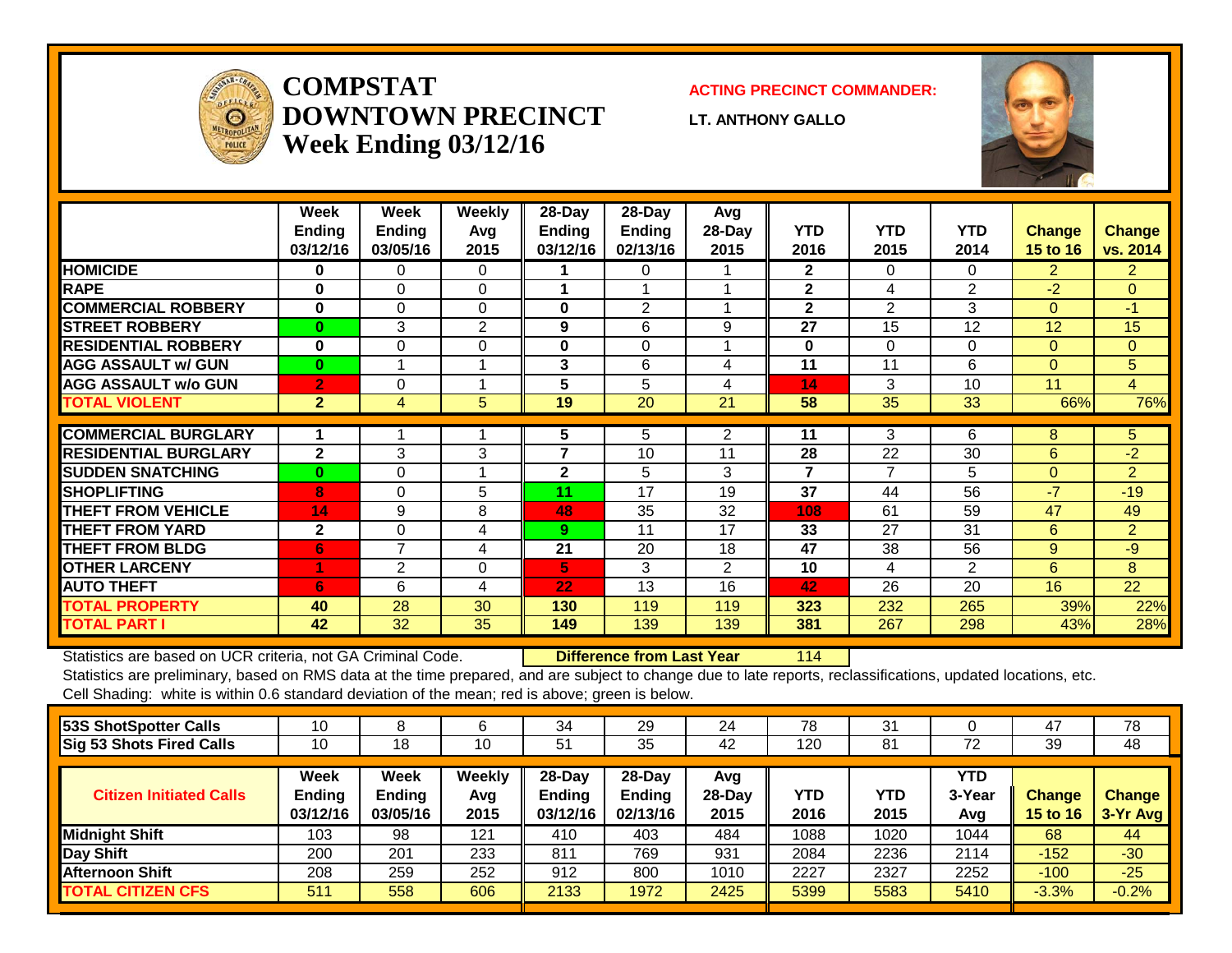

## **COMPSTATCENTRAL PRECINCT** CAPT. CHARLES HALL **Week Ending 03/12/16**

**PRECINCT COMMANDER:**



|                             | Week<br><b>Ending</b><br>03/12/16 | Week<br><b>Ending</b><br>03/05/16 | Weekly<br>Avg<br>2015 | $28$ -Day<br>Ending<br>03/12/16 | $28$ -Day<br><b>Ending</b><br>02/13/16 | Avg<br>28-Day<br>2015 | <b>YTD</b><br>2016 | <b>YTD</b><br>2015 | <b>YTD</b><br>2014 | Change<br>15 to 16 | <b>Change</b><br>vs. 2014 |
|-----------------------------|-----------------------------------|-----------------------------------|-----------------------|---------------------------------|----------------------------------------|-----------------------|--------------------|--------------------|--------------------|--------------------|---------------------------|
| <b>HOMICIDE</b>             | 0                                 |                                   | 0                     | $\mathbf{2}$                    |                                        |                       | 4                  |                    | 4                  | 3.                 | $\mathbf{0}$              |
| <b>RAPE</b>                 | $\bf{0}$                          | $\Omega$                          | 0                     | $\mathbf{2}$                    |                                        |                       | 4                  | 3                  | 5                  |                    | $-1$                      |
| <b>COMMERCIAL ROBBERY</b>   | 0                                 | $\Omega$                          | $\Omega$              | $\bf{0}$                        | 0                                      | ٠                     | $\bf{0}$           | $\overline{2}$     | 6                  | $-2$               | $-6$                      |
| <b>STREET ROBBERY</b>       |                                   | 0                                 | 2                     | $\overline{2}$                  | 5                                      | 8                     | 11                 | 17                 | 23                 | $-6$               | $-12$                     |
| <b>RESIDENTIAL ROBBERY</b>  | $\bf{0}$                          |                                   | $\Omega$              | 1                               |                                        |                       | $\mathbf{2}$       | 0                  | $\Omega$           | $\overline{2}$     | 2                         |
| <b>AGG ASSAULT w/ GUN</b>   |                                   |                                   | $\overline{2}$        | 7                               | $\overline{2}$                         | 8                     | 12                 | 18                 | 10                 | $-6$               | $\overline{2}$            |
| <b>AGG ASSAULT w/o GUN</b>  | $\bf{0}$                          |                                   |                       | $\overline{2}$                  | 6                                      | 5                     | 10                 | 6                  | 4                  | 4                  | 6                         |
| <b>TOTAL VIOLENT</b>        | $\overline{2}$                    | 4                                 | 6                     | 16                              | 16                                     | 25                    | 43                 | 47                 | 52                 | $-9%$              | $-17%$                    |
|                             |                                   |                                   |                       |                                 |                                        |                       |                    |                    |                    |                    |                           |
| <b>COMMERCIAL BURGLARY</b>  |                                   | 3                                 |                       | 8                               | 12                                     | 6                     | 23                 | 15                 | 8                  | 8                  | 15                        |
| <b>RESIDENTIAL BURGLARY</b> | 4                                 | 2                                 | 8                     | 16                              | 16                                     | 31                    | 48                 | 63                 | 102                | $-15$              | $-54$                     |
| <b>SUDDEN SNATCHING</b>     | $\bf{0}$                          | $\Omega$                          | $\Omega$              | $\bf{0}$                        | $\overline{2}$                         |                       | $\mathbf{2}$       | 3                  | $\Omega$           | $-1$               | $\overline{2}$            |
| <b>ISHOPLIFTING</b>         | 0                                 |                                   | $\overline{2}$        | 5                               | 13                                     | 8                     | 24                 | 16                 | 20                 | 8                  | $\overline{4}$            |
| <b>THEFT FROM VEHICLE</b>   | 7                                 | 12                                | 11                    | 40                              | 36                                     | 43                    | 95                 | 105                | 74                 | $-10$              | 21                        |
| <b>THEFT FROM YARD</b>      | $\mathbf{2}$                      | 3                                 | 4                     | 10                              | 9                                      | 16                    | 25                 | 31                 | 25                 | $-6$               | $\Omega$                  |
| <b>THEFT FROM BLDG</b>      | 4                                 | 4                                 | 4                     | 17                              | 22                                     | 17                    | 47                 | 40                 | 35                 | $\overline{7}$     | 12                        |
| <b>OTHER LARCENY</b>        | $\bf{0}$                          | $\Omega$                          |                       |                                 | $\Omega$                               | 3                     |                    | 11                 | $\Omega$           | $-10$              | 4                         |
| <b>AUTO THEFT</b>           | 6                                 | $\overline{2}$                    | 5                     | 18                              | 16                                     | 21                    | 50                 | 46                 | 52                 | 4                  | $-2$                      |
| <b>TOTAL PROPERTY</b>       | 24                                | 27                                | 36                    | 115                             | 126                                    | 146                   | 315                | 330                | 316                | $-5%$              | 0%                        |
| <b>TOTAL PART I</b>         | 26                                | 31                                | 43                    | 131                             | 142                                    | 171                   | 358                | 377                | 368                | $-5%$              | $-3%$                     |

Statistics are based on UCR criteria, not GA Criminal Code. **Difference from Last Year** -19

| <b>Sig 53 Shots Fired Calls</b><br>262<br>25<br>95<br>217<br>21<br>65<br>127<br>90<br>24<br>95<br>-45<br><b>Week</b><br>$28$ -Day<br><b>YTD</b><br><b>Week</b><br>Weekly<br>$28-Dav$<br>Avg<br>Ending<br>YTD<br>Ending<br>YTD<br>Ending<br><b>Endina</b><br>3-Year<br><b>Citizen Initiated Calls</b><br>$28-Day$<br><b>Change</b><br><b>Change</b><br>Avg<br>03/12/16<br>2015<br>03/05/16<br>2015<br>03/12/16<br>02/13/16<br>2016<br>3-Yr Avg<br>2015<br><b>15 to 16</b><br>Avg |                       |
|---------------------------------------------------------------------------------------------------------------------------------------------------------------------------------------------------------------------------------------------------------------------------------------------------------------------------------------------------------------------------------------------------------------------------------------------------------------------------------|-----------------------|
|                                                                                                                                                                                                                                                                                                                                                                                                                                                                                 |                       |
|                                                                                                                                                                                                                                                                                                                                                                                                                                                                                 |                       |
| 1282<br>106<br>503<br>1189<br>152<br>126<br>508<br>128<br>1154<br>93<br>444                                                                                                                                                                                                                                                                                                                                                                                                     | <b>Midnight Shift</b> |
| Day Shift<br>270<br>267<br>271<br>1015<br>2592<br>1024<br>1085<br>2603<br>2606<br>$-3$<br>11                                                                                                                                                                                                                                                                                                                                                                                    |                       |
| 281<br><b>Afternoon Shift</b><br>294<br>1036<br>1176<br>2771<br>2761<br>124<br>314<br>1111<br>2647<br>10                                                                                                                                                                                                                                                                                                                                                                        |                       |
| 657<br>733<br>2643<br>3.9%<br>691<br>2495<br>2764<br>6542<br><b>TOTAL CITIZEN CFS</b><br>6656<br>6407<br>$1.7\%$                                                                                                                                                                                                                                                                                                                                                                |                       |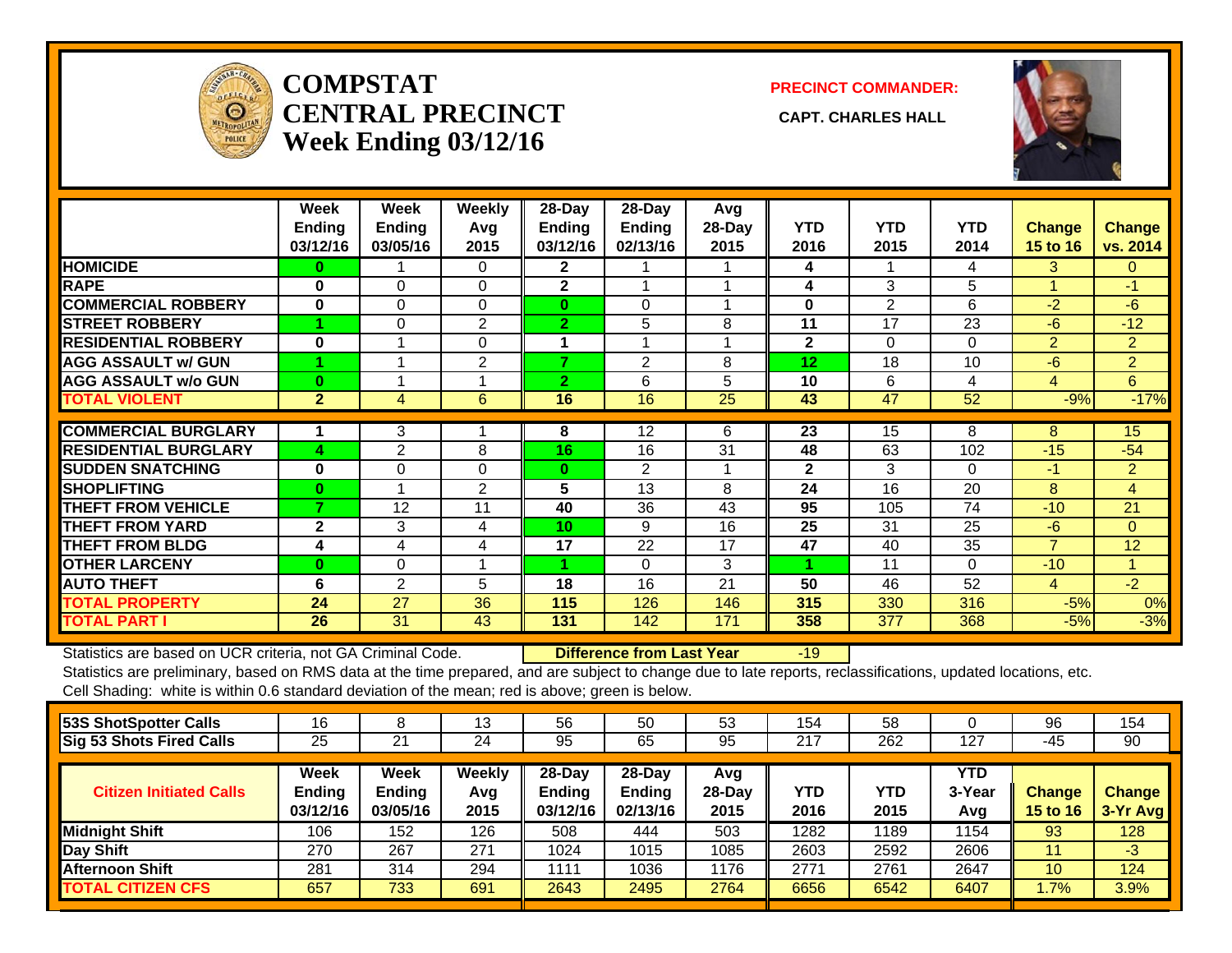

#### **COMPSTATSOUTHSIDE PRECINCT** CAPT. TERRY SHOOP **Week Ending 03/12/16**

**PRECINCT COMMANDER:**



|                             | Week<br><b>Ending</b><br>03/12/16 | Week<br><b>Ending</b><br>03/05/16 | <b>Weekly</b><br>Avg<br>2015 | $28$ -Day<br><b>Ending</b><br>03/12/16 | $28-Day$<br><b>Ending</b><br>02/13/16 | Avg<br>$28-Day$<br>2015 | <b>YTD</b><br>2016 | <b>YTD</b><br>2015 | <b>YTD</b><br>2014 | <b>Change</b><br>15 to 16 | Change<br>vs. 2014 |
|-----------------------------|-----------------------------------|-----------------------------------|------------------------------|----------------------------------------|---------------------------------------|-------------------------|--------------------|--------------------|--------------------|---------------------------|--------------------|
| <b>HOMICIDE</b>             | 0                                 | 0                                 | $\Omega$                     | 0                                      |                                       |                         |                    |                    | 0                  | 0                         |                    |
| <b>RAPE</b>                 | 0                                 | 0                                 | $\Omega$                     | 0                                      |                                       |                         | 3                  |                    |                    | $\overline{2}$            | $\overline{2}$     |
| <b>COMMERCIAL ROBBERY</b>   | $\bf{0}$                          |                                   | $\Omega$                     | 3                                      | 1                                     | 2                       | 6                  |                    | 6                  | 5                         | $\mathbf{0}$       |
| <b>STREET ROBBERY</b>       |                                   | 0                                 | 1                            | 4                                      | 4                                     | 3                       | 10                 | $\overline{ }$     | 10                 | 3                         | $\mathbf{0}$       |
| <b>RESIDENTIAL ROBBERY</b>  | $\bf{0}$                          | 0                                 | $\Omega$                     | 0                                      | $\Omega$                              |                         | $\bf{0}$           | $\overline{2}$     | 3                  | $-2$                      | $-3$               |
| <b>AGG ASSAULT w/ GUN</b>   | $\bf{0}$                          | 0                                 | 1                            |                                        | $\Omega$                              | 2                       | $\mathbf{2}$       | 4                  | $\overline{2}$     | -2                        | $\mathbf{0}$       |
| <b>AGG ASSAULT w/o GUN</b>  |                                   | 3                                 | 1                            | 8                                      |                                       | $\overline{2}$          | 10                 | 6                  | 2                  | 4                         | 8                  |
| <b>TOTAL VIOLENT</b>        | $\overline{2}$                    | 4                                 | 3                            | 16                                     | 8                                     | 12                      | 32                 | 22                 | 24                 | 45%                       | 33%                |
|                             |                                   |                                   |                              |                                        |                                       |                         |                    |                    |                    | $-7$                      |                    |
| <b>COMMERCIAL BURGLARY</b>  |                                   |                                   |                              | 4                                      |                                       | 4                       | 6                  | 13                 | 8                  |                           | $-2$               |
| <b>RESIDENTIAL BURGLARY</b> | 4                                 |                                   | 6                            | 11                                     | 12                                    | 24                      | 37                 | 50                 | 54                 | $-13$                     | $-17$              |
| <b>SUDDEN SNATCHING</b>     | 0                                 |                                   | $\Omega$                     | 1                                      | $\Omega$                              |                         | 1                  | $\Omega$           | 3                  |                           | $-2$               |
| <b>SHOPLIFTING</b>          | 5.                                | 20                                | 15                           | 55                                     | 57                                    | 59                      | 144                | 131                | 151                | 13                        | $-7$               |
| <b>THEFT FROM VEHICLE</b>   |                                   | 9                                 | 8                            | 22                                     | 27                                    | 32                      | 63                 | 57                 | 70                 | 6                         | $-7$               |
| <b>THEFT FROM YARD</b>      | $\mathbf{2}$                      | 0                                 | 2                            | 4                                      | $\overline{7}$                        | 10                      | 15                 | 19                 | 21                 | -4                        | $-6$               |
| <b>THEFT FROM BLDG</b>      | 4                                 | 3                                 | 5                            | 15                                     | 6                                     | 19                      | 30                 | 34                 | 33                 | $-4$                      | $-3$               |
| <b>OTHER LARCENY</b>        | $\overline{2}$                    |                                   | $\Omega$                     | 3                                      | $\overline{2}$                        | $\overline{2}$          | 5                  | 4                  | 8                  |                           | $-3$               |
| <b>AUTO THEFT</b>           | 3                                 |                                   | 4                            | 8                                      | 13                                    | 15                      | 29                 | 39                 | 18                 | $-10$                     | 11                 |
| <b>TOTAL PROPERTY</b>       | 22                                | 37                                | 41                           | 123                                    | 125                                   | 165                     | 330                | 347                | 366                | $-5%$                     | $-10%$             |
| <b>TOTAL PART I</b>         | 24                                | 41                                | 44                           | 139                                    | 133                                   | 177                     | 362                | 369                | 390                | $-2%$                     | $-7%$              |

Statistics are based on UCR criteria, not GA Criminal Code. **Difference from Last Year** -7

| 53S ShotSpotter Calls          |                                   |                                          | U                     |                                        |                                       |                          |             |             |                      |                           |                           |
|--------------------------------|-----------------------------------|------------------------------------------|-----------------------|----------------------------------------|---------------------------------------|--------------------------|-------------|-------------|----------------------|---------------------------|---------------------------|
| Sig 53 Shots Fired Calls       |                                   |                                          | 10                    | 27                                     | 25                                    | 40                       | 77          | 116         | 59                   | -39                       | 18                        |
| <b>Citizen Initiated Calls</b> | Week<br><b>Ending</b><br>03/12/16 | <b>Week</b><br><b>Ending</b><br>03/05/16 | Weekly<br>Avg<br>2015 | $28$ -Dav<br><b>Ending</b><br>03/12/16 | $28-Day$<br><b>Ending</b><br>02/13/16 | Avg<br>$28$ -Day<br>2015 | YTD<br>2016 | YTD<br>2015 | YTD<br>3-Year<br>Avg | <b>Change</b><br>15 to 16 | <b>Change</b><br>3-Yr Avg |
| <b>Midnight Shift</b>          | 83                                | 101                                      | 100                   | 368                                    | 325                                   | 399                      | 919         | 992         | 920                  | $-73$                     | ÷                         |
| Day Shift                      | 259                               | 227                                      | 273                   | 986                                    | 1032                                  | 1090                     | 2601        | 2733        | 2606                 | $-132$                    | $-5$                      |
| Afternoon Shift                | 278                               | 249                                      | 269                   | 994                                    | 926                                   | 1077                     | 2516        | 2614        | 2513                 | $-98$                     | 3                         |
| <b>TOTAL CITIZEN CFS</b>       | 620                               | 577                                      | 641                   | 2348                                   | 2283                                  | 2566                     | 6036        | 6339        | 6039                 | $-4.8%$                   | 0.0%                      |